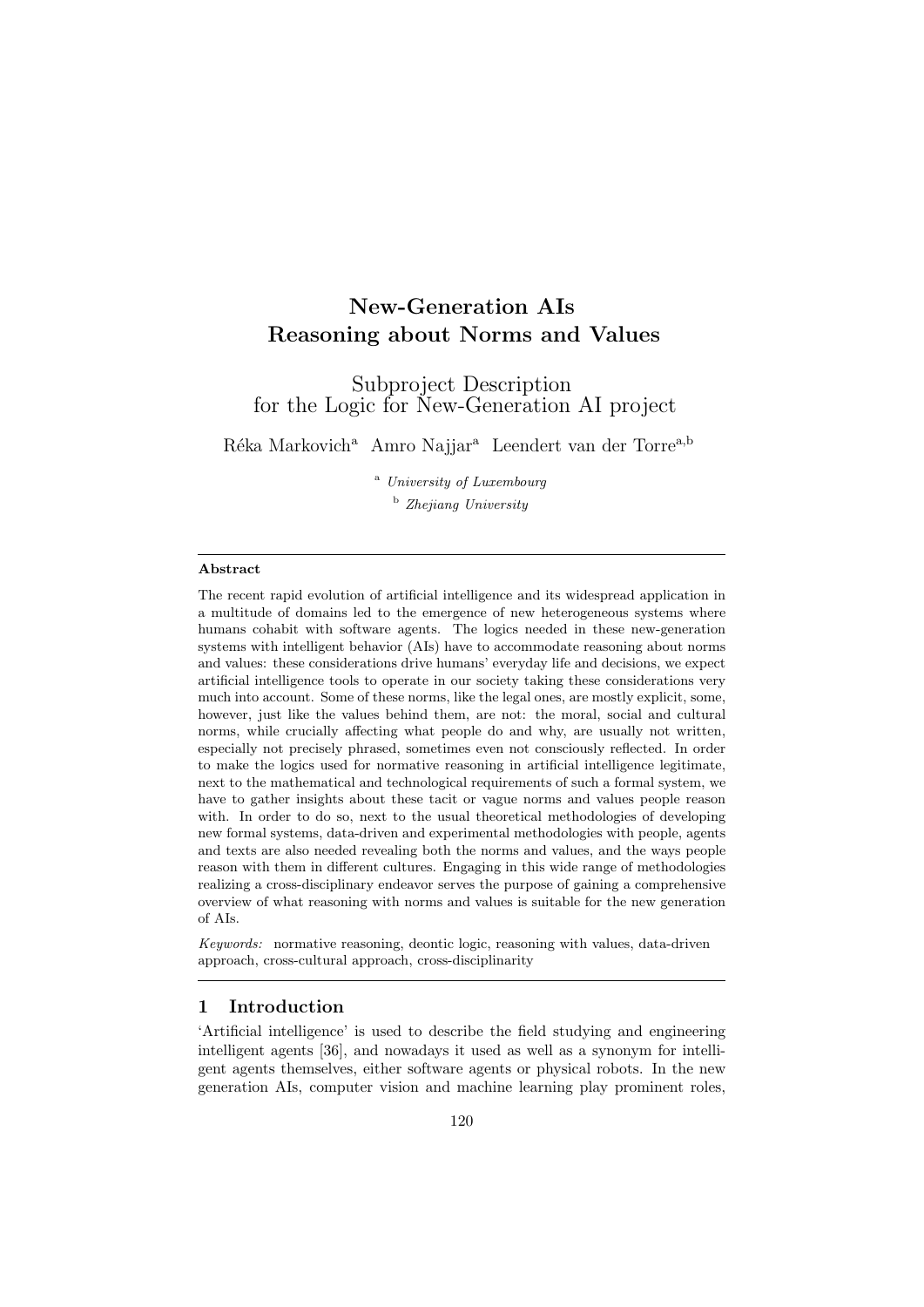while at the same time being capable to represent knowledge and reason about it. Moreover, these new generation AIs are characterized by natural interaction with humans, and having significant social impact in the real world.

There are some key requirements that have been identified for these new generation AIs. One is that the natural interaction with humans implies that they can explain their behavior in an intelligent way to the humans they interact with, as well as to other AIs [4,22]. Another requirement, also implied by operating within our society interacting with humans, is that their actions be within the same normative framework as that of the humans'. Legal, moral and cultural norms and values provide the framework for our society defining the normative space of our actions, we expect the AIs' actions also to be within it, and their ability to reason with these norms and values to be a constituent of their intelligence [26]. In order to make sure that the decisions made by AIs are equipped with normative considerations, it is necessary to obtain and represent the existing legal and ethical norms of our societies. Achieving this goal requires facing and overcoming several challenges, though. While legal norms are mostly written, moral ones are almost never, the values and preferences over them are often not even consciously reflected. Thus, a methodology should exist for extracting norms, values and preferences from texts and from people's judgements and behavior.

Next to the norms themselves, preferences over these norms and values construct the basis for normative reasoning. The task of reasoning about values requires a parallel and highly connected endeavor when thinking about norms. Value and preference are everywhere in our daily life, and the notions of value and preference play key roles in research fields such as moral philosophy, and psychology.

A resilient reasoning system should be non-monotonic to handle conflicts between norms and values and should be able to reason on the meta-level too where more than one normative systems could be applied [25]. Also, such a reasoning system's accuracy should be verifiable. The technologies of cognitiondriven and data-driven to establish a new model of value and normative reasoning research, and to combine value and ethical principle mining technology with the data-driven model in the field of legal reasoning. Moreover, we can model how an expected output, such as a set of ethical principles or a value preference, can be enforced given a multi-agent normative system and to investigate the computation complexity of the model.

The norms and values are different in the different societies [7], within those, they differ too in the different communities, and different stakeholders of a given AI tool might have different normative considerations even within the same community. Investigating and taking these differences into account while developing reasoning systems leads to a comparative study as an output of such a research project. This study is on similarities and differences of norms and values in the context of multi-culture and compare the ethical principles and normative systems between China and Europe, resulting from collecting data and cases of artificial intelligence related to norms and ethics in China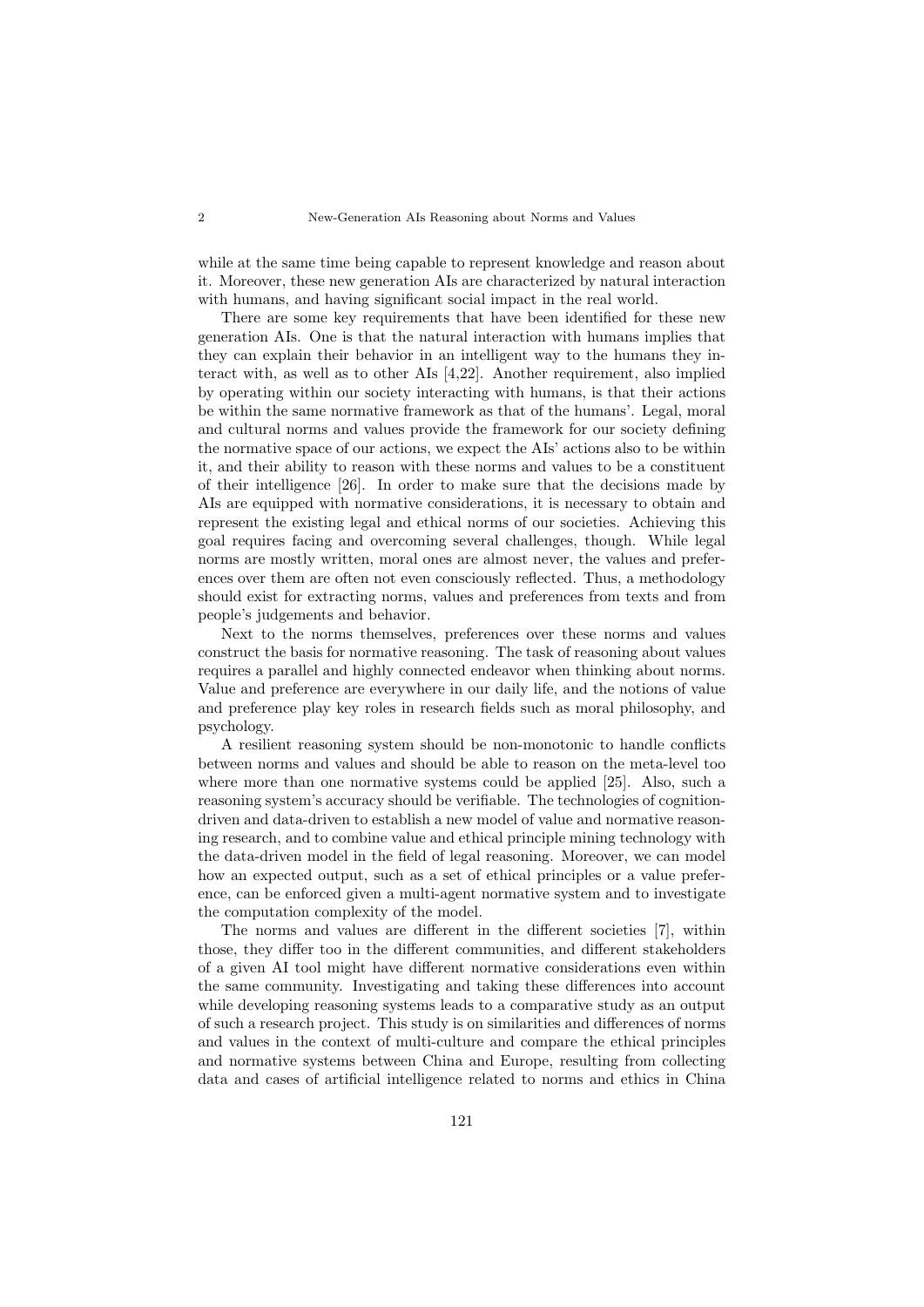and Europe, and evaluating and improving the algorithms of the models with instantiated data.

In the LNGAI project we adopt a non-monotonic logic to establish a value and normative reasoning model. We establish a data-driven ethical decisionmaking model. We also establish a multi-agent system based on norms and values and verify the accuracy of the system. Finally, in the LNGAI project we make a comparative study on similarities and differences of norms and values in artificial intelligence between China and European countries. This paper's layout is aligned to this research plan. During the discussion, we start from the following rough definitions:

Def 1.  $AI(s) = system(s)$  with intelligent behavior.

Def 2. New generation  $AI(s) = AI(s)$  (1) based on perception, representation and reasoning, and learning, (2) displaying natural interaction, and (3) having social impact.

Def 3. Explainable  $AI(s) = AI(s)$  that can explain behavior in an intelligent way to humans and other AIs.

Def 4. Legal, ethical, moral, social, cultural norms, normative system for AIs = individual and collective expressions of what is usual, typical or standard from the perspective of some discipline, institutions, organization, society or culture.

Def 5. Value, preference for  $\text{AIs} =$  individual and collective judgments of what is important in life.

Def 6. Deontic logic, preference logic for  $\text{AIs} = \text{formal languages that can}$ be used for the logical analysis of normative AIs, describing logical relations between the AIs and their rights and duties

## 2 Logic for Values and Norms

The prominent group of formalisms in normative reasoning is deontic logic. The foundations of deontic logic was created in the 1950's [43], embedded in the modal logic tradition, and its later variant is still referred to as standard deontic logic [15]. In this tradition, the main emphasis is on the obligations and permissions and the basis of the semantics are possible worlds. These systems, while being rather intuitive, suffer from paradoxes, and fundamentally monotonic. In the last decades, another tradition emerged in normative reasoning, closer to a rule-based approach, which explicitly refers to the norms themselves [3,29,33]. Agent-based modelling, for instance, BDI (belief-desireintention) [34] can also be extended with the notion of obligation resulting in BOID models [12].

In a dynamic and open environment, the normative system and the agent's value system are unknown and changing. Also, normative systems often operate with exceptions and has to handle possible conflicts within the system. Not surprisingly, non-monotonic logics emerging in the 1980's in the filed of computer science [37] was subsequently applied to normative reasoning in the form of logic programming [5,39] and default logic [35,18]. But these formal languages based on computer programming are lacking in expressing ability and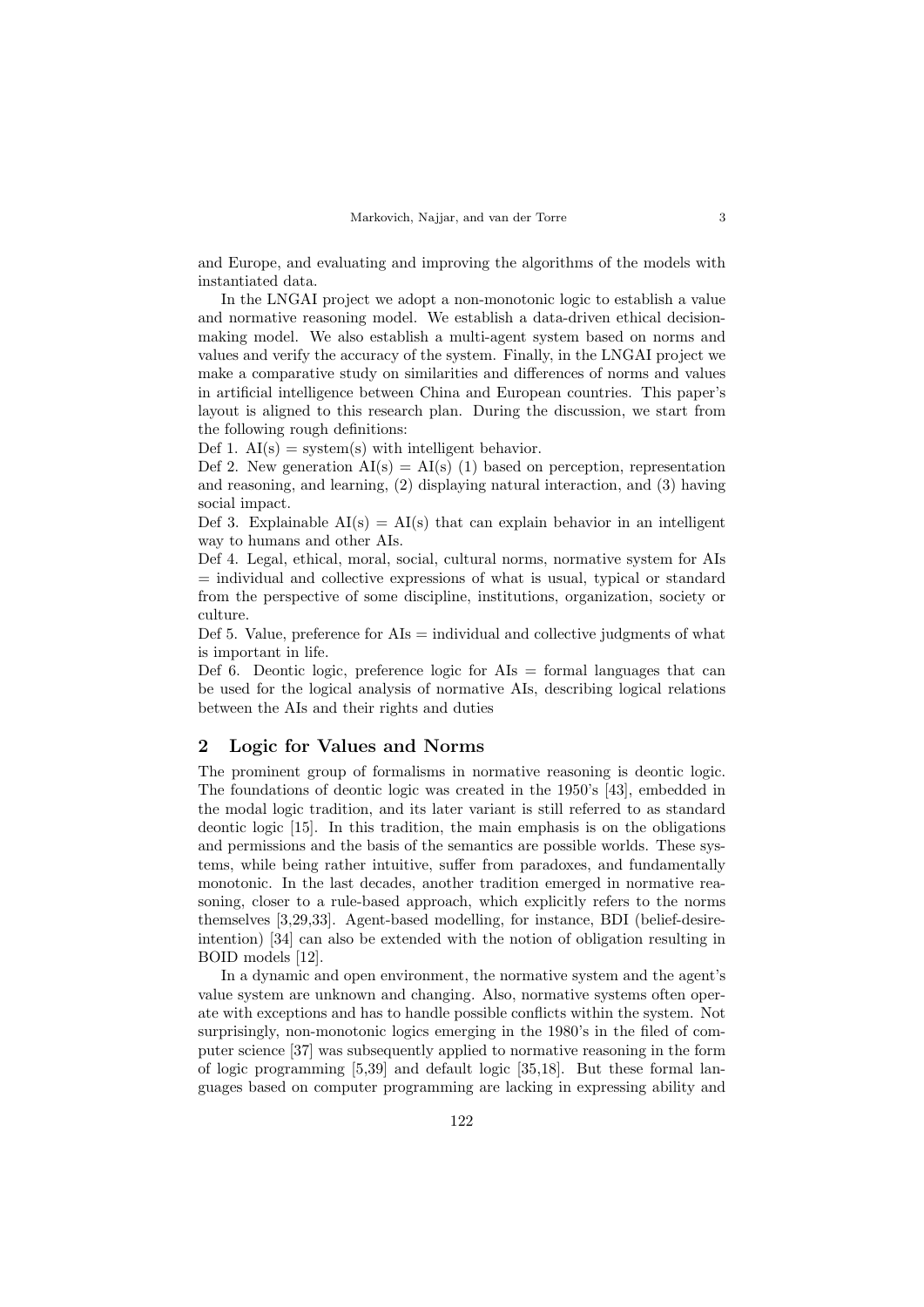portraying diverse environments. In recent years, the formalism of argumentation theory and causal reasoning in norm and value reasoning has gradually attracted attention [9,24]. However, this work is still relatively preliminary. Thus, how to use the latest theories and methods of non-monotonic logic, formal argumentation systems and causal reasoning to carry out norms and values in an open and dynamic environment for reasoning with norms and values has not yet been systematically studied.

The so-called LogiKEy: Logic and Knowledge Engineering Framework and Methodology is also a recent development for designing and engineering ethical/legal reasoners, normative theories and deontic logics [10]. LogiKEy provides an integrative framework and methodology for using and developing new logics for reasoning with norms making it possible to continuously check the results against the ethical or legal theory we start from. Thus, LogiKEy is an essential asset when thinking about how the new generation AIs should reason about norms. It was created from an application-aiming approach, and it has the potential to revolutionize the area of deontic logic by addressing directly the decades-long challenge of how deontic logics and normative theories can be used in computer science applications. In the meantime, though, LogiKEy doesn't shift the focus from the theoretical basics: its pivotal property is the overarching nature. The unifying formal framework LogiKEy offers is based on semantical embeddings of deontic logics, logic combinations and ethical or legal domain theories in expressive classical higher-order logic (HOL). This meta-logical approach enables the provision of powerful tool support in LogiKEy: off-the-shelf theorem provers and model finders for HOL are assisting the LogiKEy designer of ethical intelligent agents to flexibly experiment with underlying logics and their combinations, with ethical or legal domain theories, and with concrete examples at the same time.

The task of reasoning about values requires a paralel and highly connected endeavor when thinking about norms. Value and preference are everywhere in our daily life, and the notions of value and preference play key roles in research fields such as moral philosophy, psychology, decision theory, game theory, and social choice. Value is often expressed as monadic preference, such as "I prefer to go to the West Lake", "the committee prefers to make its decisions available on the website", "it is preferred to be honest", or "people prefer symmetric faces". Preference is usually expressed in terms of a comparison between two objects or situations, using comparative statements such as "If we are served duck, then I prefer rice over noodles", or "peace is preferred over war".

Preference logic formalises reasoning about value and preference statements. Reasoning about preference is challenging, both conceptually and computationally. Some of the conceptual challenges are the aggregation of preferences, the change of preference, or the definition of the ceteris paribus proviso. Examples of computational challenges are efficient querying of preference, preference elicitation, communication of preference, and non-monotonic reasoning about preference.

Traditionally the emphasis in reasoning about value and preference was on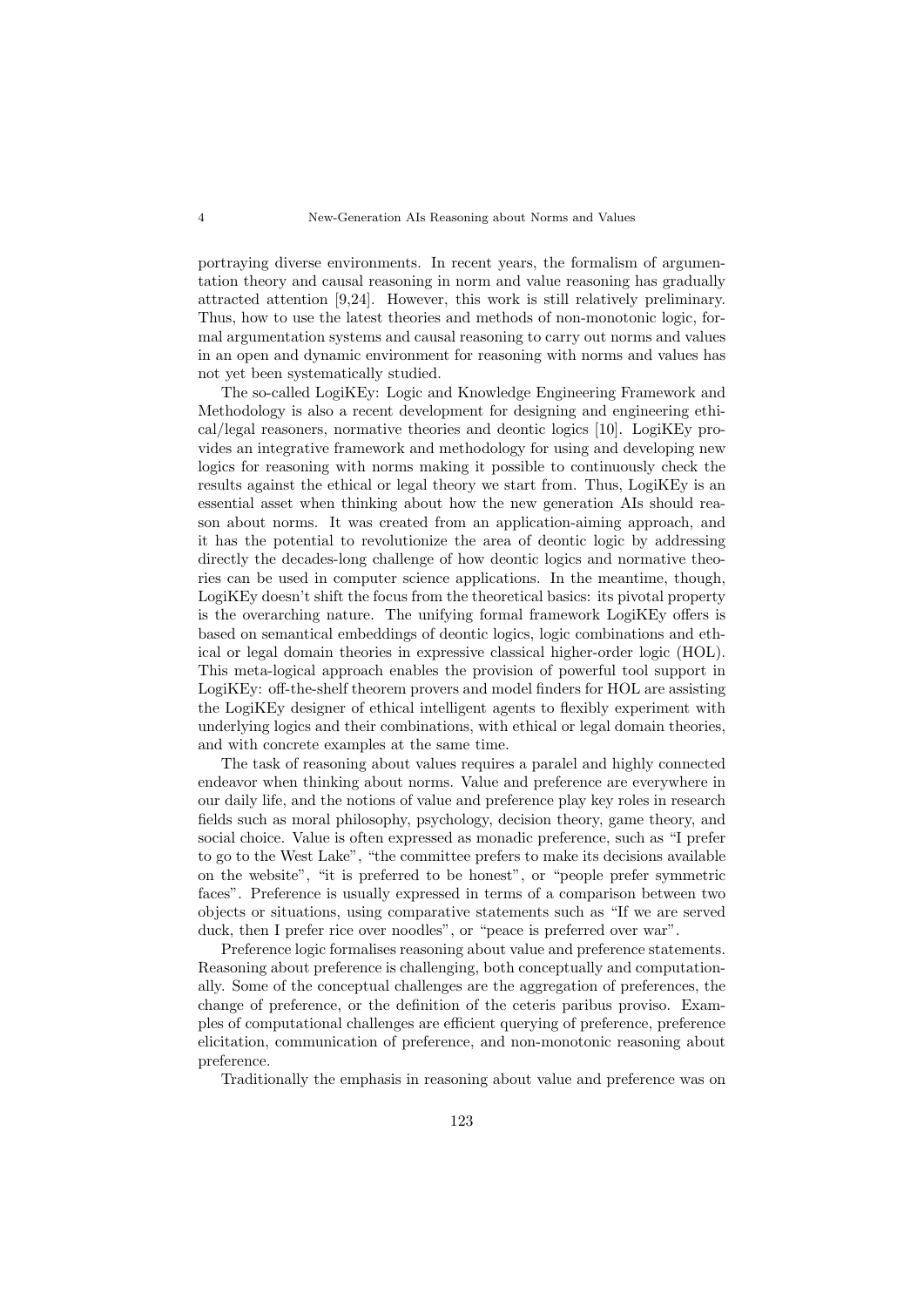intrinsic preference, but more recently the emphasis has shifted to extrinsic preference. Roughly, extrinsic preferences are based on reasons, while intrinsic preferences are not. For example, Von Wright's logic of preference [46] is explicitly restricted to intrinsic preferences in the sense that he considers preferences not having an extrinsic reason or motivation, whereas in deontic logic the preference ordering is derived from a set of norms in norm-based semantics [28]. In general, the logic of extrinsic preference makes the reasons explicit, and thus reasons about both preference and the reasons for preference. In moral reasoning, value may be one of the reasons behind norms.

As a consequence of making the reasons for extrinsic preference explicit, the formalisation of value and preference change has become a central concern for preference logic as well. For example, extrinsic preferences may be changed by commanding or promulgating norms. In general, extrinsic preferences change when the reasons change, or when the priorities amongst these reasons change, whereas intrinsic preference cannot change in the same way. Contextual or intrinsic preference may change due to changing beliefs. A person may prefer to pursue an academic career, but adjust his preference if he learns about the consequences of being a professor.

Finally, preference often comes with a ceteris paribus proviso, which refers to the condition of "other things being equal". Therefore, in preference logic special attention is given to ceteris paribus preference. Moreover, to formalize the use of value and preference in practical reasoning, the logic of preference needs to be developed further, for instance, combined with the logic of belief.

#### 3 Data-driven Ethical Decision-making

With the rise of complex AI systems and the advancements of their autonomy, the issues of ethical decision-making is receiving growing attention since, as it the case with human decision makers, these systems can be confronted with critical situations in which the decisions to be made can have heavy ethical consequences. These type of situations are also knows as moral dilemmas in which, for example, a self-driving car needs to take a decision in a critical situation where human life is at stake. Traditionally, the normative systems and deontological logics governing the behavior of these proposed systems relied on complex ethical principles and policies that should be formally specified [16,8]. Nevertheless, the problem of endowing AI system with the capacity to make ethical decisions has remain a challenging tasks for the past years [44]. This issue is further complicated by the fact that ethical principles are often dynamic, across cultures, geographies, as well as other human related factors (e.g., gender). These differences were elegantly highlighted by the Moral Machine experiment [7].

The recent breakthroughs in big-data and machine learning made their way into AI ethics and novel data-driven approaches have shown remarkable preliminary results promising to tackle practical solutions. In this context, data are not only used evaluate the outcomes, but are also used to produce new inference models. More specifically, in many cases, it is difficult to rely on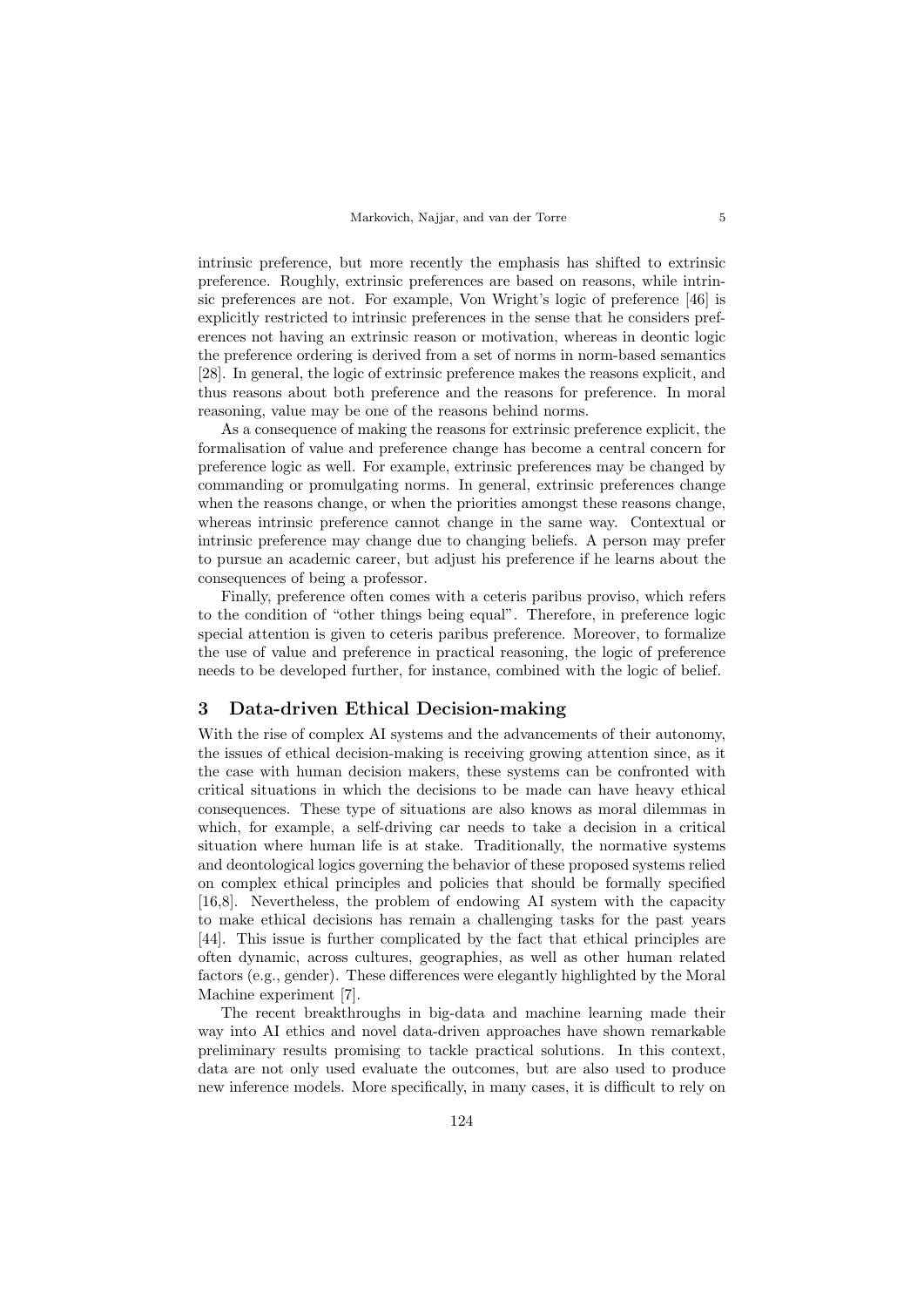formal specifications to reflect the actual decision making situation as implied by the real-data sensed by the agent. Instead, machine learning mechanisms are used to mine implicit reasoning patterns in the data and use them to predict new cases. The quantification and modeling of such norms and values can be performed via machine learning and parametric techniques using Inverse Reinforcement Learning (IRL) [1], imitation learning [42], inverse game theory [45], and norm inference [20].

Despite these recent advances, many challenges persist:

- C1 Data-hungry algorithms: Most of off-the-shelf machine learning mechanisms require big training datasets. Thus, when applied for Data-driven ethical decision-making, these mechanism would require training datasets to be representative of societal choices and ethical values [32].
- C2 Human-Trained Machine Learning: Human behavior and performance should provide the baseline to teach the AI and benchmark its behavior against humans. However, most of existing works fail to define and measure human operator performance in real-time context [8]. Moreover, in some applications, value and its ranking are the tacit knowledge possessed by human participants. Contained in the data related to the subject, it is difficult to express in a formal way, and it is also difficult to obtain and process.
- C3 Context-dependence: Ethical decision-making is mostly contextdependent. Thus, compared to the often brittle traditional approaches, data-driven mechanisms are easier to adapt to dynamically changing scenarios. However, this necessitates that training data are representative of the different contexts.
- C4 Black-box Machine Learning Mechanisms: most of machine learning mechanisms used for data-driven ethical decision-making are blackbox mechanisms whose inner-workings are subsymbolic and, therefore, nonunderstandable by humans.

#### 4 Norm- and Value-Based Multiagent Systems

In dynamic, open and heterogeneous societies, agents are expected to be collaborating with other agents (human and artificial agents). This is the case, for instance, of self-driving cars, medical robots, and home service robots who all demonstrate autonomous capabilities. In these application scenarios, there are often interactions and collaborations between multiple intelligent agents, in the emerging, dynamic, open and multi-agent system, the autonomous behavior and decision-making of each intelligent agent may have a huge impact on society. If left unchecked, self-interested agents my cause harms to others while trying to seek their goals. Similar to their roles in human societies, norms provide a means to regulate agent behavior [27] and make them conform to certain social expectations at the ethical and legal levels. Thus, the results of the face-to-face output conform to certain social expectations at the ethical level, such as: the need to add norms to the system to guide the overall behavior of the system, and to monitor and control the behavior of intelligent agents.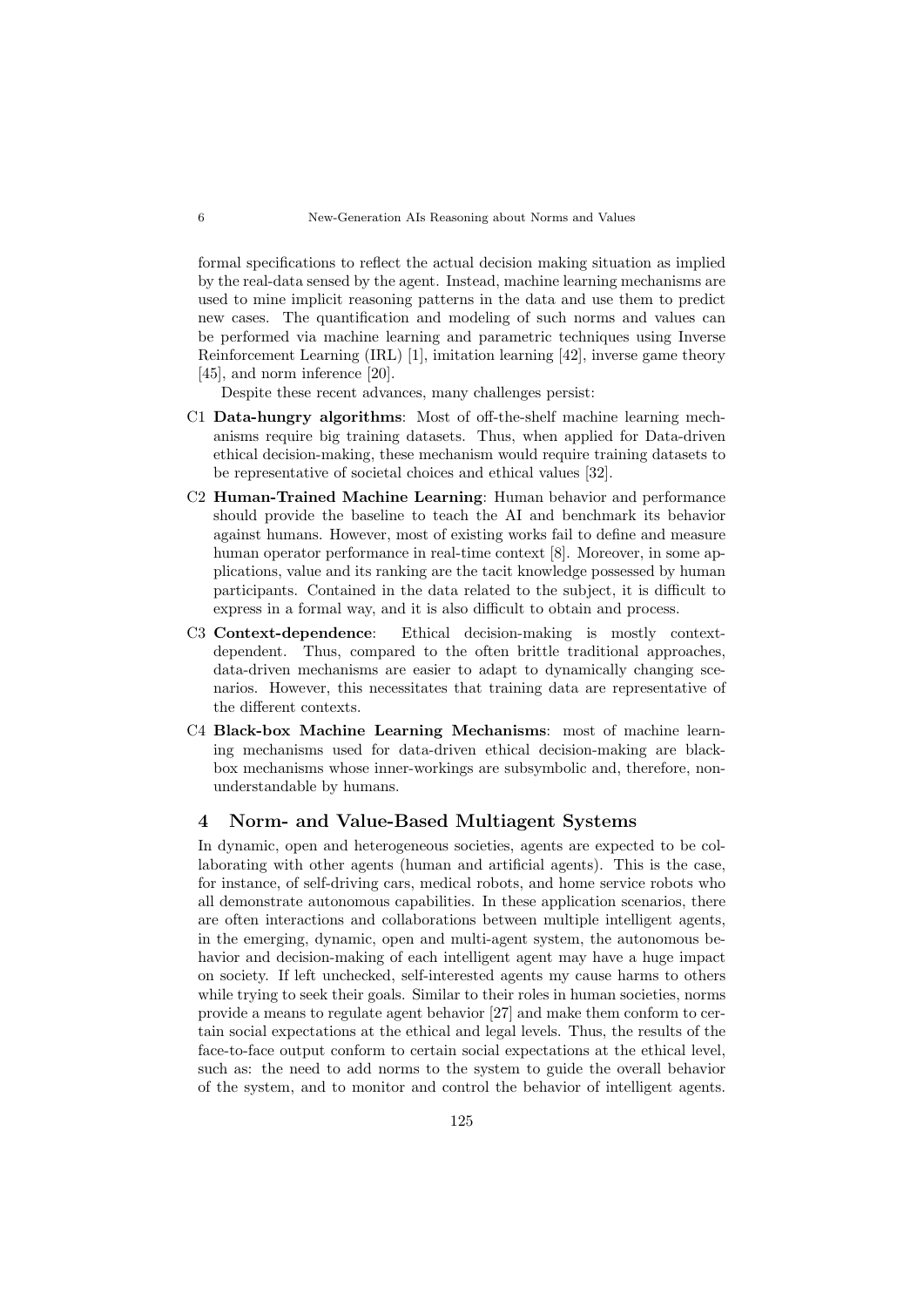Nevertheless, developing normative multi-agent system raises a specific set of challenges:

- C1 Norms in Open vs Closed Agent Societies: Often, traditional normative systems are designed for closed societies whose value system becomes the basis for the normative system. The rules stipulated reflect the general importance of society. But when the environment in the society is open, which is the case of most of multi-agent systems, we cannot guarantee that the individual agents entering the society have the same value system as the society. (e.g., when a self-driving car enters a new traffic environment). Detecting and resolving this conflict arising between the two normative systems and ensuring that individual agents have compatible value systems in order to ensure that the overall behavior of the society meets our expectations are open challenges.
- C2 Legalistic vs interactionist view of norms: The former considers that the normative agent system as a regulatory instrument regulating the emerging behavior of open systems without enforcing the desired behavior. In such a case, agents are often motivated by sanctions to stick to norms, rather than by their sharing of the norms, whereas the later (the interactionist view) is a bottom-up approach in which norms can be seen, as regularities of behavior which emerge without any enforcement system because agents conform to them either because (i) their goals happen to coincide (ii) because they feel themselves as part of the group (iii) or because they share the same values of other agent. In this case, sanctions become not always necessary even for norm violation [11,13].
- C3 Subjective and Cross-cultural differences: as has been shown by recent user studies [7,21], norms tend to be dependent on factors such as culture (i.e., European vs east Asian), to be context-dependent and application dependent, and to be different from one user to another. In order to cope with this challenge, it is necessary to study the relationship between the subject's decision-making based on the value system and norms and the overall behavior of the system.

#### 5 Evaluation in Multi-culture

The existing research on norms and value reasoning is generally based on a specific geographical or cultural background [23,6]. But norms and values greatly differ in and of the different countries, societies, communities, and individuals. This aspect has to be taken account when developing formal systems of reasoning with norms and values.

Law is a geographically-socially determined system of norms: the legal systems—both on the level of (constitutional) values and the very norms based on the former—are different in the different countries. These dissimilarities are especially strong between countries with different histories, cultural and political backgrounds. And while it would be rather difficult to take all countries' all norms and values into account, aiming for a cross-cultural reference and con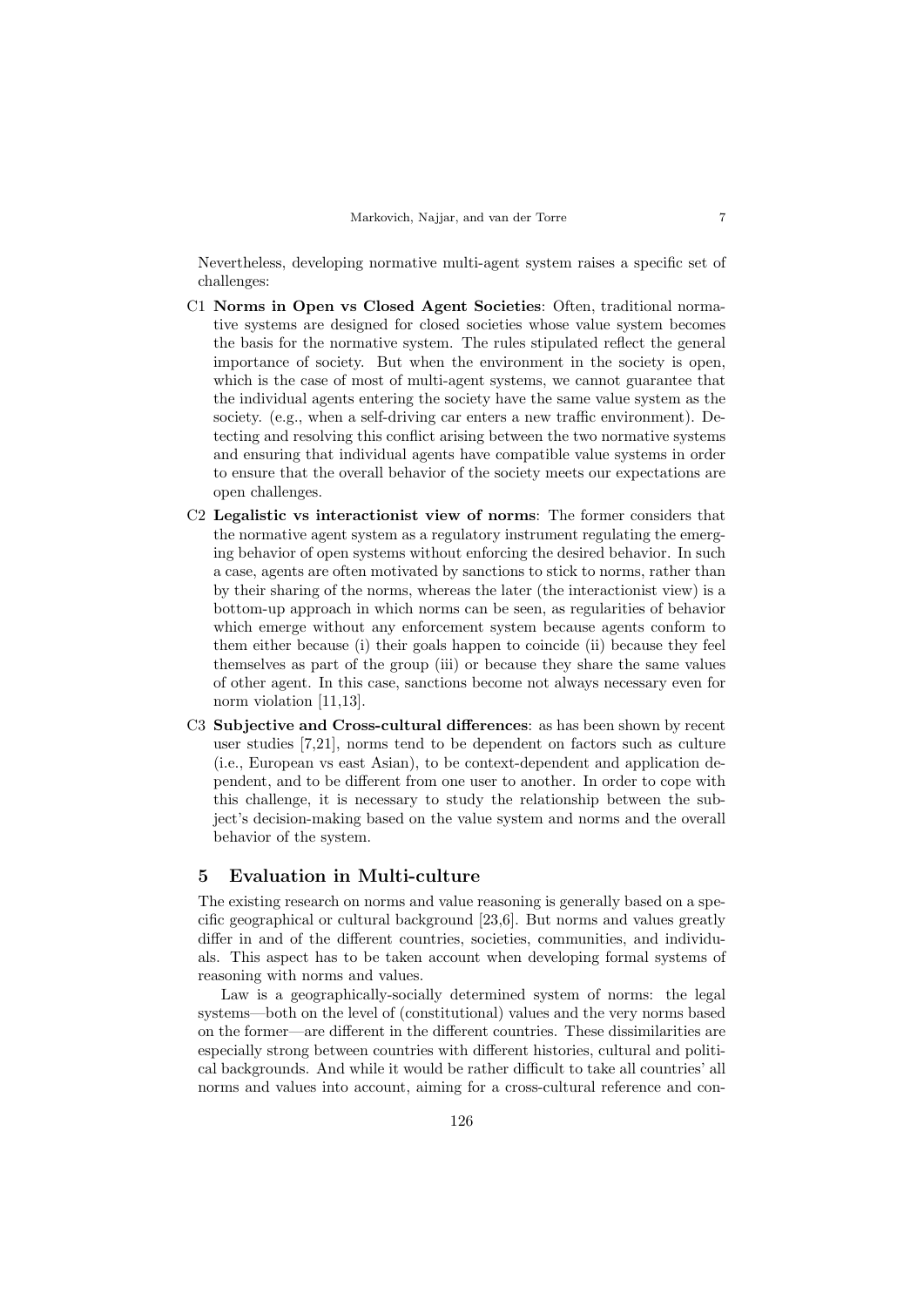sidering some relevant differences between China and the European countries is definitely feasible and needed for a comprehensive approach of an adequate normative reasoning within AI.

One might expect that ethics is less divisive than law, but apparently this is far from sure. The well-known and often discussed Moral Machine[7] is a cross-cultural study of ethical norms and values based on self-driving car scenarios. While there are many critical opinions regarding its methodology, the simulation[8], and the questions used in the experiment, what the study apparently clearly shows is that there are no globally valid ethical considerations, moral norms. The Moral Machine experiment and study concerned a specific environment of self-driving cars with different scenarios realizing variants of the so-called Trolley Problem[14], so one might think that one a higher, or more abstract level, the values and norms might converge. But an investigation of 84 newly written ethical guidelines it was found that while there are some emerging values, "no single ethical principle appeared to be common to the entire corpus of documents".[19] Next to the object level of—specific or abstract—norms, cultural and historical differences might affect the meta-level considerations too: what source should be accepted as a source of valid norms, who can and should decide about what norms should drive the mechanisms of, for example, autonomus systems.

This takes us to different tasks when developing formal models of reasoning with norms and values for new generation AI. One one hand, we need to take these differences into account when considering and collecting the norms and values themselves. There might be differences also in the way people reason with the norms and values in the different cultures and these possible differences have to accommodated too, but first data need to be gained on the existing dissimilarities. On the top of it, we need a resilient reasoning system which, optimally, is not only applicable for different ways of reasoning with norms and values, but also applicable in situations where meta-reasoning is needed about what norms and values should be applied in the reasoning. On the other hand, these differences have to be taken into consideration when verifying the reasoning system: it has to be checked against different benchmark examples coming from different cultures and evaluated in different environments. Collecting data as input for developing an adequate reasoning system and the results of its evaluation against the different cultures and their norms and values will provide an extensive comparative study between China and the European countries.

For taking this aspect seriously, one needs to establish methods for collecting data from different cultures and for evaluating the adaptability of the formal model in a cross-cultural context to answer the question: how does the model perform in different geographical and cultural contexts?

To do so, the we identify the following steps:

(i) Devise new metrics allowing to measure how adaptable a formal model to different cultures, and how data can be collected in an invasive-less manner. A similar endeavor is being conducted in the domain of explainable AI where new metrics are being defined [17] to measure the satisfaction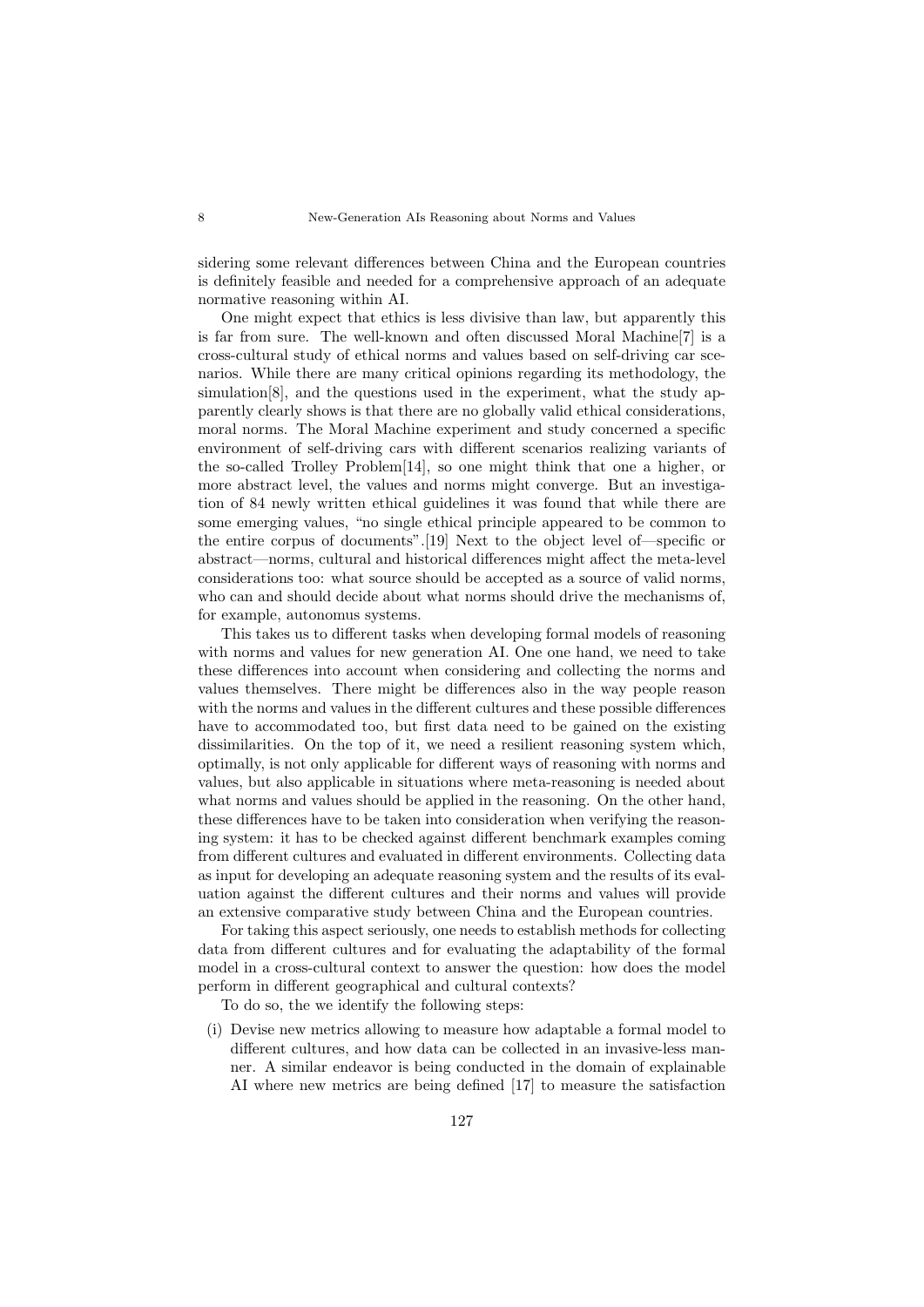and trustworthiness inspired by an explanation. In addition, a distinction is made between objective and subjective understandability, thereby giving room for personal and perhaps inter-cultural differences with regards to explaination reception and understandability.

(ii) Psychometric scales and statistical significance: when conducting user studies, adequate answer scales should be selected. Moreover, the statistical significance of the outcomes should be tested. One good option is the Likert scale [2]. The latter is commonly used in research and surveys to measure attitude, providing a range of responses to a given question or statement. The typical Likert scale is a 5- or a 7-point ordinal scale used by participants to rate the degree to which they agree or disagree with a question or a statement. While the Likert scale is widely used in scientific research, there has been a long-standing controversy regarding the analysis of ordinal data [41]. In fact, analyzing the outcomes of the Likert scale, and the use of parametric tests to analyze ordinal data in general, has been subject to an active and ongoing debate. In order to adequately obtain the user answers, the psychometric scales to be used should be selected, and the methods used to establish the statistical significance should be updated accordingly.

## 6 Towards Reasoning with Norms and Values in New Generation AIs All Around the Globe

Norms and values drive humans' everyday life and decisions. Since newgeneration AIs operate in our society and cohabit with humans, we expect these new generation AIs to take norms and values into account, and their logics have to accommodate reasoning about these norms and values. Despite the recent move to discuss AI from interdisciplinary standpoint covering ethical, legal and societal aspects, most of this engagement originates from Euro-American scholars with obvious influences from the Western epistemic tradition. This results in the marginalization of non-western knowledge systems in the study of AI ethics.

In order to make AI acceptable for global audience, several barriers and centrisms needs to be overcame and a more inclusive approach involving east Asia, but also Africa and the middle-east should be devised. The resulting intercultural approach to the ethics of AI should inform the formation of policies and guidelines to regulate the design and use of AI. This research direction has been recommended by several recent initiatives from IEEE[40] and UNESCO advocating a global instrument on the ethics of AI, which would also serve as guidelines for practitioners, governments and policy-makers.

These differences, profoundly shape the nature of contributions to the field on issues of data privacy, social robotics, conceptions of artificial moral agency, moral status and patiency, autonomous weapons systems, big data and the likes. For instance, as noted by Metz [30,31], there are recurrent salient features that can be found in many sub-Saharan cultures that are not found (in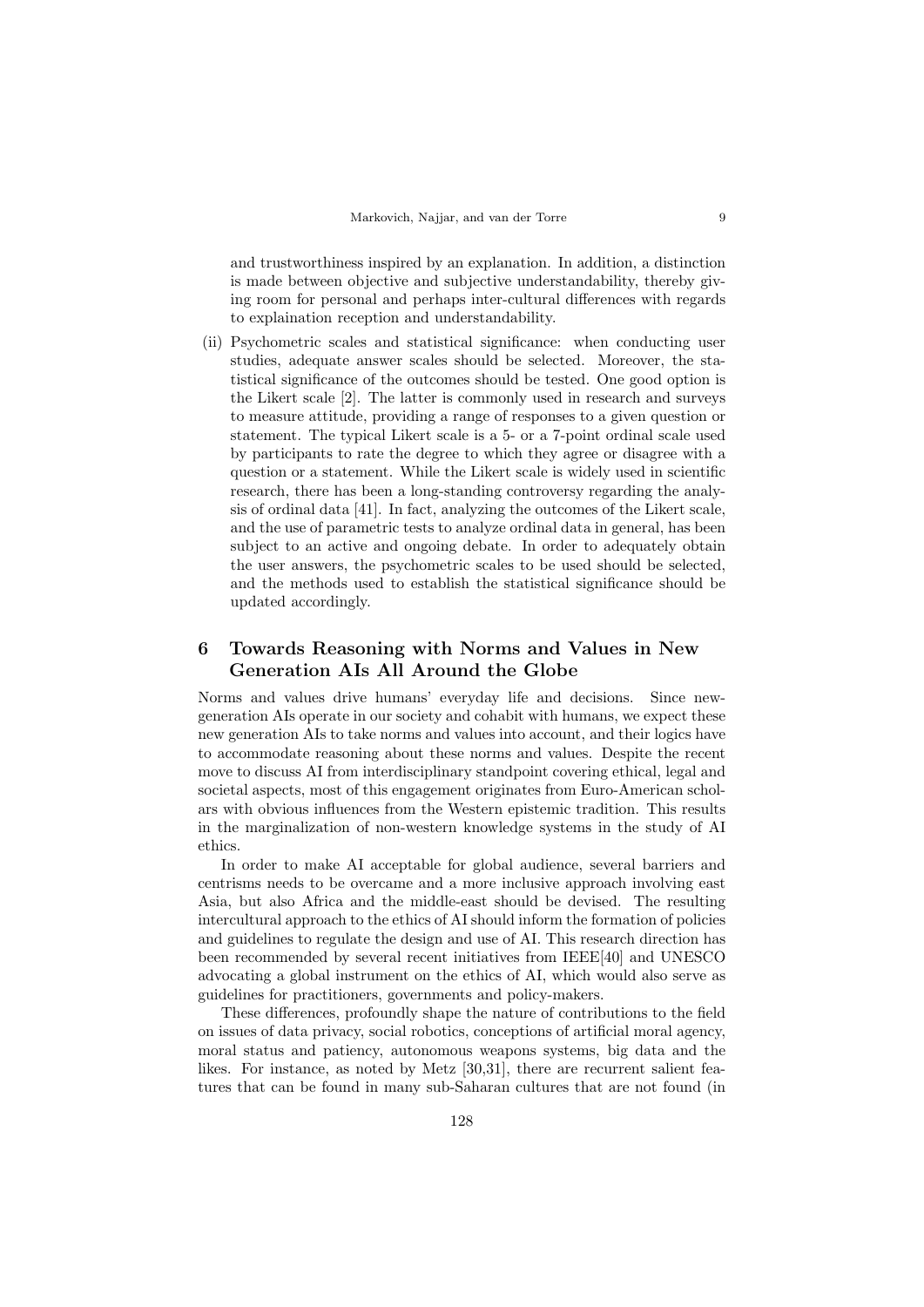the same way) elsewhere in the world. This does not mean these features cannot be found in other cultures, it just means that they are more recurrent in Africa. The same can be said of Western, Middle Eastern and South-East Asian cultures[38]. Hence, both Afro-ethical (e.g. Ubuntu traditions) and Confucian ethical systems share similarities since both are collectivists systems whose normative principles rest heavily on a collectivist disposition notably when it comes to determine right or wrong action. In contrast to Western ideals, built on advancing individualism following the age of enlightenment and the values spread by the industrial revolution, Afro-ethical and Confucian moral values share principles that advance collective progress, harmony and group cohesion.

Also, to accommodate the clearly existing differences between the different cultures, we have to gather insights also about the tacit or vague norms and values people reason with in order to make the logics used for normative reasoning in artificial intelligence legitimate. In order to do so, next to the usual theoretical methodologies of developing new formal systems, we need to engage with data-driven and experimental methodologies with people, agents and texts, in order to reveal both the norms and values, and the ways people reason with them in different cultures. Employing in this wide range of methodologies realizing a cross-disciplinary endeavor serves the purpose of gaining a comprehensive overview of what reasoning with norms and values is suitable for the new generation of AIs.

### References

- [1] Abel, D., J. MacGlashan and M. L. Littman, Reinforcement learning as a framework for ethical decision making., , 16, Phoenix, AZ, 2016, p. 02.
- [2] Albaum, G., The likert scale revisited, Market Research Society. Journal. 39 (1997), pp. 1–21.
- [3] Alchourrón, C. E. and E. Bulygin, "Normative Systems," Springer-Verlag New York Wien, 1971.
- [4] Anjomshoae, S., A. Najjar, D. Calvaresi and K. Främling, Explainable agents and robots: Results from a systematic literature review, in: 18th International Conference on Autonomous Agents and Multiagent Systems (AAMAS 2019), Montreal, Canada, May 13–17, 2019, International Foundation for Autonomous Agents and Multiagent Systems, 2019, pp. 1078–1088.
- [5] APT, K. R., Chapter 10 logic programming, in: J. VAN LEEUWEN, editor, Formal Models and Semantics, Handbook of Theoretical Computer Science, Elsevier, Amsterdam, 1990 pp. 493–574.

URL https://www.sciencedirect.com/science/article/pii/B9780444880741500159

- [6] Awad, E., M. Anderson, S. L. Anderson and B. Liao, An approach for combining ethical principles with public opinion to guide public policy, Artif. Intell. 287 (2020), p. 103349. URL https://doi.org/10.1016/j.artint.2020.103349
- [7] Awad, E., S. Dsouza, R. Kim, J. Schulz, J. Henrich, A. Shariff, J.-F. Bonnefon and I. Rahwan, The moral machine experiment, Nature 563 (2018), pp. 59–64.
- [8] Behzadan, V., J. Minton and A. Munir, Trolleymod v1. 0: An open-source simulation and data-collection platform for ethical decision making in autonomous vehicles, in: Proceedings of the 2019 AAAI/ACM Conference on AI, Ethics, and Society, 2019, pp. 391–395.
- [9] Bench-Capon, T. and S. Modgil, Norms and value based reasoning: Justifying compliance and violation, Artificial Intelligence and Law 25 (2017), pp. 29–64.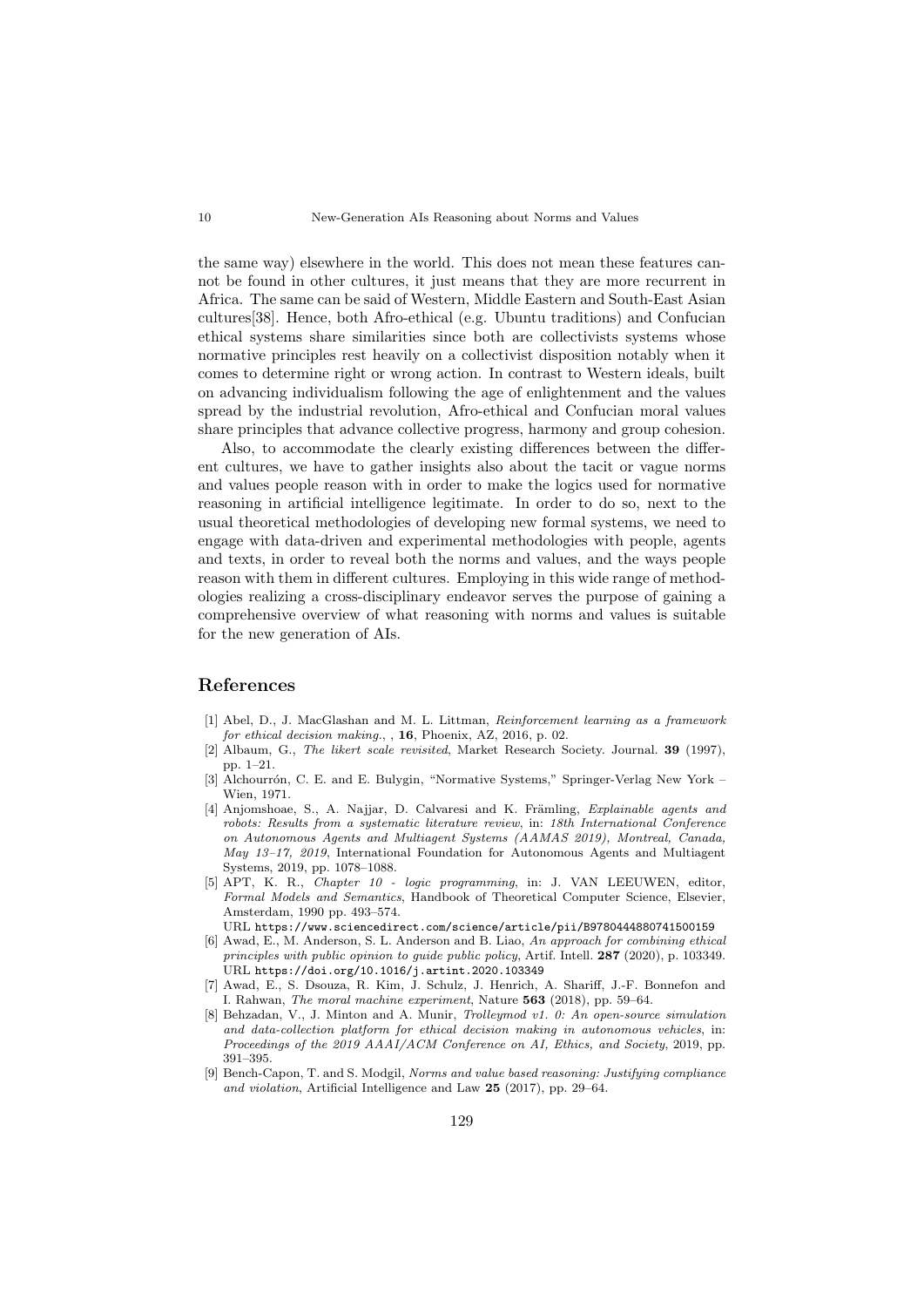[10] Benzmüller, C., X. Parent and L. van der Torre, Designing normative theories for ethical and legal reasoning: Logikey framework, methodology, and tool support, Artificial Intelligence 287 (2020), p. 103348.

URL https://www.sciencedirect.com/science/article/pii/S0004370219301110

- [11] Boella, G., L. Van Der Torre and H. Verhagen, Ten challenges for normative multiagent systems, in: Dagstuhl Seminar Proceedings, Schloss Dagstuhl-Leibniz-Zentrum für Informatik, 2008.
- [12] Broersen, J., M. Dastani, J. Hulstijn, Z. Huang and L. van der Torre, The boid architecture - conflicts between beliefs, obligations, intentions and desires, in: In Proceedings of the Fifth International Conference on Autonomous Agents (2001), pp. 9–16.
- [13] Castelfranchi, C., Modelling social action for ai agents, Artificial intelligence 103 (1998), pp. 157–182.
- [14] Foot, P., The problem of abortion and the doctrine of the double effect, Oxford Review 5 (1967), pp. 5–15.
- [15] Gabbay, D., J. Horty, X. Parent, R. van der Meyden and L. van der Torre, editors, "Handbook of Deontic Logic and Normative Systems," College Publications, 2013.
- [16] Greene, J., F. Rossi, J. Tasioulas, K. Venable and B. Williams, Embedding ethical principles in collective decision support systems, , 30, 2016.
- [17] Hoffman, R. R., S. T. Mueller, G. Klein and J. Litman, Metrics for explainable ai: Challenges and prospects, arXiv preprint arXiv:1812.04608 (2018).
- [18] Horty, J. F., "Reasons as Defaults," Oxford University Press, 2012.
- [19] Jobin, A., M. Ienca and E. Vayena, The Global Landscape of AI Ethics Guidelines., Nature Machine Intelligence 1 (2019), pp. 389–399.
- [20] Kasenberg, D., T. Arnold and M. Scheutz, Norms, rewards, and the intentional stance: Comparing machine learning approaches to ethical training, in: Proceedings of the 2018 AAAI/ACM Conference on AI, Ethics, and Society, 2018, pp. 184–190.
- [21] Komatsu, T., B. F. Malle and M. Scheutz, Blaming the reluctant robot: parallel blame judgments for robots in moral dilemmas across us and japan, in: Proceedings of the 2021 ACM/IEEE International Conference on Human-Robot Interaction, 2021, pp. 63–72.
- [22] Langley, P., B. Meadows, M. Sridharan and D. Choi, Explainable agency for intelligent autonomous systems., , 17, 2017, pp. 4762–4763.
- [23] Liao, B., M. Anderson and S. L. Anderson, Representation, justification, and explanation in a value-driven agent: an argumentation-based approach, AI Ethics 1 (2021), pp. 5–19. URL https://doi.org/10.1007/s43681-020-00001-8
- [24] Liao, B., N. Oren, L. Van Der Torre and S. Villata, Prioritized norms in formal argumentation, Journal of Logic and Computation 29 (2019), pp. 215–240. URL https://hal.archives-ouvertes.fr/hal-02381116
- [25] Liao, B., M. Slavkovik and L. van der Torre, Building Jiminy Cricket: An Architecture for Moral Agreements Among Stakeholders, in: Proceedings of the 2019 AAAI/ACM Artificial Intelligence, Ethics and Society (2019), pp. 147–153.
- [26] Luck, M., S. Mahmoud, F. Meneguzzi, M. Kollingbaum, T. J. Norman, N. Criado and M. S. Fagundes, Normative agents, in: Agreement technologies, Springer, 2013 pp. 209– 220.
- [27] Luck, M., S. Mahmoud, F. Meneguzzi, M. Kollingbaum, T. J. Norman, N. Criado and M. S. Fagundes, "Normative Agents," Springer Netherlands, Dordrecht, 2013 pp. 209– 220.
- URL https://doi.org/10.1007/978-94-007-5583-3\_14
- [28] Makinson, D., On a fundamental problem of deontic logic, in: Norms, Logics and Information Systems. New Studies in Deontic Logic and Computer Science, IOS press, 1999 pp. 29–53.
- [29] Makinson, D. and L. van der Torre, Input/output logics, Journal of Philosophical Logic 29 (2000), pp. 383–408.
- [30] Metz, T., Toward an african moral theory, Journal of Political Philosophy 15 (2007), pp. 321–341.
- [31] Metz, T., Toward an african moral theory (revised edition), in: Themes, issues and problems in African philosophy, Springer, 2017 pp. 97–119.